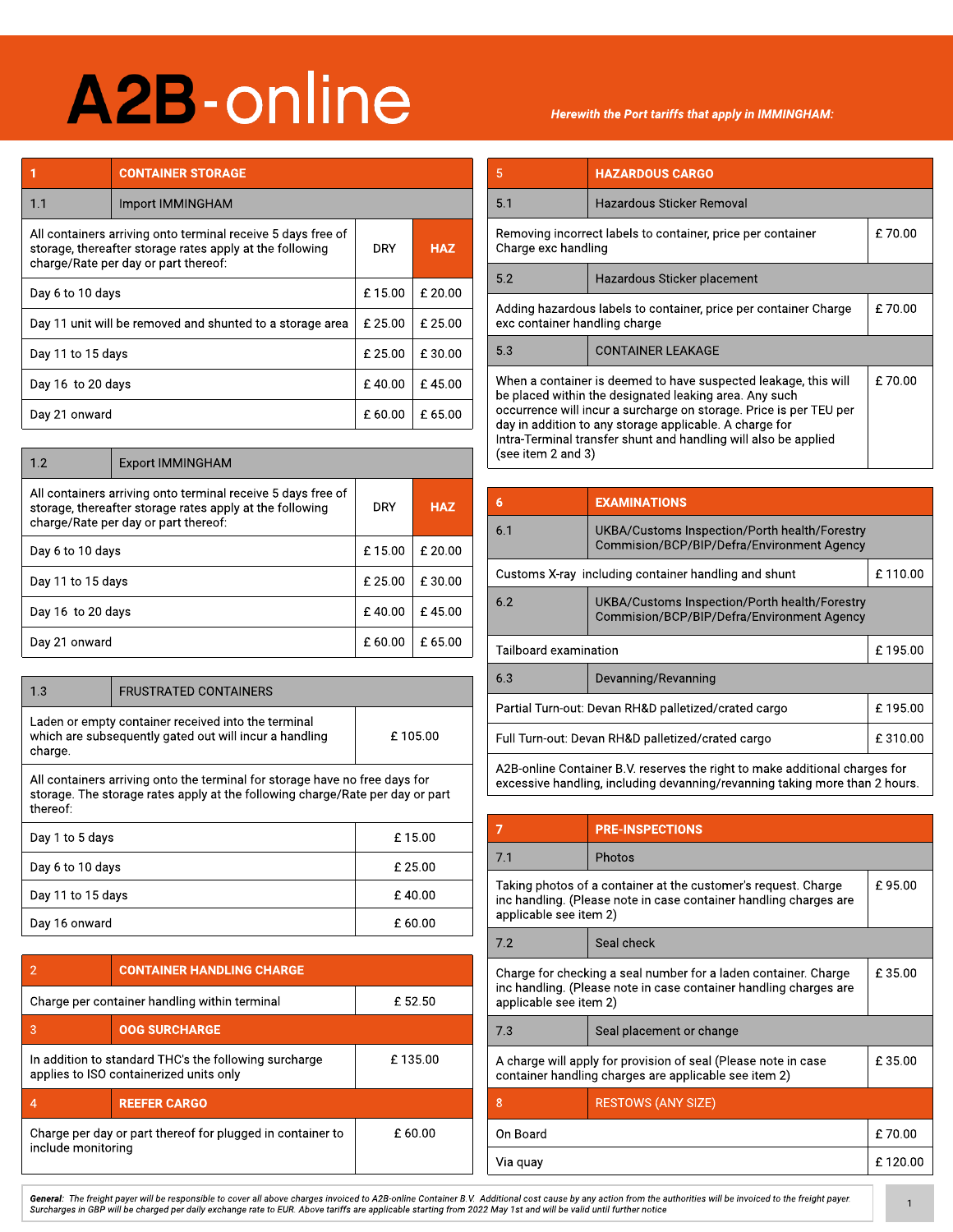### 1 CONTAINER STORAGE 1.1 | Import THAMESPORT All containers arriving onto terminal receive 5 days free of storage, thereafter storage rates apply at the following charge/Rate per day or part thereof: DRY **HAZ** Day 6 to 10 days  $\left| \begin{array}{c} E \end{array} \right|$  E 15.00  $\left| \begin{array}{c} E \end{array} \right|$  E 20.00 Day 11 onward  $\left| \begin{array}{c} E \ 25.00 \end{array} \right|$   $\left| \begin{array}{c} E \ 30.00 \end{array} \right|$

| 1.2                                                                                                                                                              | <b>Export THAMESPORT</b> |            |            |
|------------------------------------------------------------------------------------------------------------------------------------------------------------------|--------------------------|------------|------------|
| All containers arriving onto terminal receive 5 days free<br>of storage, thereafter storage rates apply at the<br>following charge/Rate per day or part thereof: |                          | <b>DRY</b> | <b>HAZ</b> |
| Day 6 to 10 days                                                                                                                                                 |                          | £15.00     | £20.00     |
| Day 11 onward                                                                                                                                                    |                          | £25.00     | £ 30.00    |

| 1.3                                                                                                                                                                      | <b>FRUSTRATED CONTAINERS</b> |        |
|--------------------------------------------------------------------------------------------------------------------------------------------------------------------------|------------------------------|--------|
| Laden or empty container received into the terminal<br>which are subsequently gated out will incur a handling<br>£85.00<br>charge.                                       |                              |        |
| All containers arriving onto the terminal for storage have no free days for<br>storage. The storage rates apply at the following charge/Rate per day or part<br>thereof: |                              |        |
| Day 1 to 10 days<br>£15.00                                                                                                                                               |                              |        |
| Day 11 onward                                                                                                                                                            |                              | £25.00 |

| <b>CONTAINER HANDLING CHARGE</b>              |        |
|-----------------------------------------------|--------|
| Charge per container handling within terminal | £37.50 |

| <b>OOG SURCHARGE</b>                                                                             |        |
|--------------------------------------------------------------------------------------------------|--------|
| In addition to standard THC's the following surcharge<br>applies to ISO containerized units only | £85.00 |

| <b>REEFER CARGO</b>                                |         |
|----------------------------------------------------|---------|
| Charge per day for plugged in container to include | £ 60.00 |

|          | <b>RE-STOWS (Any size)</b> |         |
|----------|----------------------------|---------|
| On board |                            | £70.00  |
| Via quay |                            | £120.00 |

#### **Herewith the Port tariffs that apply in THAMESPORT:**

| 6                                                                                                                                                                                                                                                                                                                                                   | <b>HAZARDOUS CARGO</b>      |        |
|-----------------------------------------------------------------------------------------------------------------------------------------------------------------------------------------------------------------------------------------------------------------------------------------------------------------------------------------------------|-----------------------------|--------|
| 6.1                                                                                                                                                                                                                                                                                                                                                 | Hazardous Sticker Removal   |        |
| £67.50<br>Removing incorrect labels to container, price per container<br>Charge exc handling                                                                                                                                                                                                                                                        |                             |        |
| 6.2                                                                                                                                                                                                                                                                                                                                                 | Hazardous Sticker placement |        |
| Adding hazardous labels to container, price per container Charge<br>£ 67.50<br>exc container handling charge                                                                                                                                                                                                                                        |                             |        |
| 6.3                                                                                                                                                                                                                                                                                                                                                 | <b>CONTAINER LEAKAGE</b>    |        |
| When a container is deemed to have suspected leakage, this will<br>be placed within the designated leaking area. Any such<br>occurrence will incur a surcharge on storage. Price is per TEU per<br>day in addition to any storage applicable. A charge for<br>Intra-Terminal transfer shunt and handling will also be applied<br>(see item 2 and 3) |                             | £67.50 |

| 7                                                                                                                                                          | <b>EXAMINATIONS</b>                                                                         |  |  |
|------------------------------------------------------------------------------------------------------------------------------------------------------------|---------------------------------------------------------------------------------------------|--|--|
| 7.1                                                                                                                                                        | UKBA/Customs Inspection/Porth health/Forestry<br>Commision/BCP/BIP/Defra/Environment Agency |  |  |
|                                                                                                                                                            | £110.00<br>Customs X-ray including container handling and shunt                             |  |  |
| 7.2                                                                                                                                                        | UKBA/Customs Inspection/Porth health/Forestry<br>Commision/BCP/BIP/Defra/Environment Agency |  |  |
| Tailboard examination<br>£115.00                                                                                                                           |                                                                                             |  |  |
| 7.3                                                                                                                                                        | Devanning/Revanning                                                                         |  |  |
| Partial Turn-out: Devan RH&D palletized/crated cargo<br>£195.00                                                                                            |                                                                                             |  |  |
| £310.00<br>Full Turn-out: Devan RH&D palletized/crated cargo                                                                                               |                                                                                             |  |  |
| A2B-online Container B.V. reserves the right to make additional charges for<br>excessive handling, including devanning/revanning taking more than 2 hours. |                                                                                             |  |  |

| 8                                                                                                                                                                       | <b>PRE-INSPECTIONS</b>   |        |
|-------------------------------------------------------------------------------------------------------------------------------------------------------------------------|--------------------------|--------|
| 8.1                                                                                                                                                                     | Photos                   |        |
| £95.00<br>Taking photos of a container at the customer's request. Charge<br>inc handling. (Please note in case container handling charges are<br>applicable see item 2) |                          |        |
| 8.2                                                                                                                                                                     | Seal check               |        |
| Charge for checking a seal number for a laden container. Charge<br>inc handling. (Please note in case container handling charges are<br>applicable see item 2)          |                          |        |
| 8.3                                                                                                                                                                     | Seal placement or change |        |
| In addition to seals check fee. A charge will apply for provision of<br>seal (Please note in case container handling charges are<br>applicable see item 2)              |                          | £35.00 |

General: The freight payer will be responsible to cover all above charges invoiced to A2B-online Container B.V. Additional cost cause by any action from the authorities will be invoiced to the freight payer. Surcharges in GBP will be charged per daily exchange rate to EUR. Above tariffs are applicable starting from 2022 May 1st and will be valid until further notice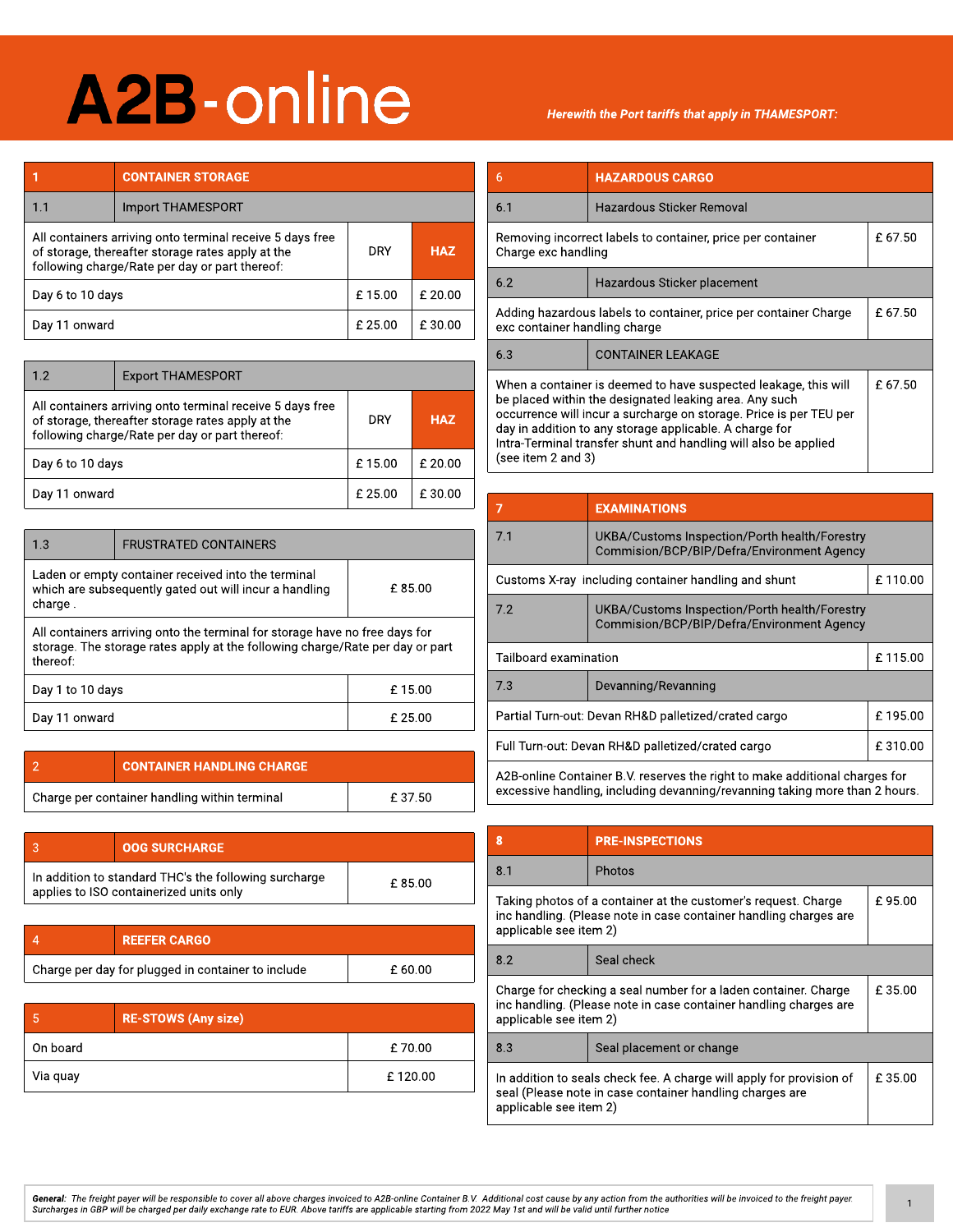| 1                                                                                                                                   | <b>CONTAINER STORAGE</b> |        |            |
|-------------------------------------------------------------------------------------------------------------------------------------|--------------------------|--------|------------|
| 1.1                                                                                                                                 | <b>Import TEESPORT</b>   |        |            |
| All containers arriving onto terminal receive 5 days free of<br>storage, thereafter storage rates apply at the following<br>charge: |                          | DRY    | <b>HAZ</b> |
| Day 6 to 10 days                                                                                                                    |                          | £15.00 | £ 20.00    |
| Day 11 to 15 days                                                                                                                   |                          | £20.00 | £25.00     |
| Day 16 onward                                                                                                                       |                          | £25.00 | £30.00     |

| 1.2                                                                                                                                 | <b>Export TEESPORT</b> |         |            |
|-------------------------------------------------------------------------------------------------------------------------------------|------------------------|---------|------------|
| All containers arriving onto terminal receive 5 days free of<br>storage, thereafter storage rates apply at the following<br>charge: |                        | DRY     | <b>HAZ</b> |
| Day 6 to 10 days                                                                                                                    |                        | £15.00  | £20.00     |
| Day 11 to 15 days                                                                                                                   |                        | £20.00  | £25.00     |
| Day 16 onward                                                                                                                       |                        | £ 25.00 | £30.00     |

| 1.3                                                                                                                                                                      | <b>FRUSTRATED CONTAINERS</b> |         |  |
|--------------------------------------------------------------------------------------------------------------------------------------------------------------------------|------------------------------|---------|--|
| £75.00<br>Laden or empty container received into the terminal<br>which are subsequently gated out will incur a handling                                                  |                              |         |  |
| All containers arriving onto the terminal for storage have no free days for<br>storage. The storage rates apply at the following charge/Rate per day or part<br>thereof: |                              |         |  |
| Day 1 to 5 days<br>£15.00                                                                                                                                                |                              |         |  |
| Day 6 to 10 days                                                                                                                                                         |                              | £30.00  |  |
| Day 11 onward                                                                                                                                                            |                              | £ 65.00 |  |

| <b>OOG SURCHARGE</b>                                                                             |         |
|--------------------------------------------------------------------------------------------------|---------|
| In addition to standard THC's the following surcharge<br>applies to ISO containerized units only | £160.00 |

|                   | <b>SHUNT CHARGE</b>                                                                                                                 |         |
|-------------------|-------------------------------------------------------------------------------------------------------------------------------------|---------|
| shunting charges) | Charge for shunting between terminals, or intra-terminals. (Please<br>note container handling charges are applicable in addition to | £100.00 |
|                   |                                                                                                                                     |         |

|                                                                                                                                                                                                                                                                                | <b>WEIGHBRIDGE</b>                |        |
|--------------------------------------------------------------------------------------------------------------------------------------------------------------------------------------------------------------------------------------------------------------------------------|-----------------------------------|--------|
| A2B-online Container B.V. can arrange for a container to be<br>weighed via a standard weighbridge. Charge is for use of a<br>weighbridge. In addition handling and shunt charges are applicable<br>(See item 5 and 6 - Please note: shunt charges x 2 as includes tare<br>off) |                                   | £30.00 |
|                                                                                                                                                                                                                                                                                |                                   |        |
|                                                                                                                                                                                                                                                                                | <b>CONTAINER HANDLING CHARGES</b> |        |

Charge per container handling within terminal **E** 32.50

#### **Herewith the Port tariffs that apply in TEESPORT:**

| 6                                                                                          | <b>PRE-INSPECTIONS</b>   |  |
|--------------------------------------------------------------------------------------------|--------------------------|--|
| 6.1                                                                                        | Photos                   |  |
| Taking photos of a container at the customer's request.<br>£110.00<br>Charge inc handling. |                          |  |
| 6.2                                                                                        | Seal check               |  |
| £110.00<br>Charge for checking a seal number for a laden container.                        |                          |  |
| 6.3                                                                                        | Seal placement or change |  |
| £35.00<br>In addition to seals check fee. A charge will apply for<br>provision of seal     |                          |  |

|                                                                                      | <b>REEFER CARGO</b>                 |  |
|--------------------------------------------------------------------------------------|-------------------------------------|--|
| 7.1                                                                                  | Plug In and Out charge              |  |
| Charge to plug or unplug a container into PD TEESPORT reefer<br>£40.00<br>point only |                                     |  |
| 7.2                                                                                  | 24hr or Part Thereof Plug In Charge |  |
| Charge per day for plugged in container to include monitoring<br>£ 60.00             |                                     |  |

| 8                                                                                                                                                                                                                                                                                                                                                   | <b>HAZARDOUS CARGO</b>                                      |         |
|-----------------------------------------------------------------------------------------------------------------------------------------------------------------------------------------------------------------------------------------------------------------------------------------------------------------------------------------------------|-------------------------------------------------------------|---------|
| 8.1                                                                                                                                                                                                                                                                                                                                                 | Hazardous Sticker Removal                                   |         |
|                                                                                                                                                                                                                                                                                                                                                     | Removing incorrect labels to container, price per container | £ 67.50 |
| 8.2                                                                                                                                                                                                                                                                                                                                                 | Hazardous Sticker placement                                 |         |
| Adding hazardous labels to container, price per container                                                                                                                                                                                                                                                                                           |                                                             | £ 67.50 |
| 8.3                                                                                                                                                                                                                                                                                                                                                 | <b>CONTAINER LEAKAGE</b>                                    |         |
| When a container is deemed to have suspected leakage, this will<br>be placed within the designated leaking area. Any such<br>occurrence will incur a surcharge on storage. Price is per TEU per<br>day in addition to any storage applicable. A charge for<br>Intra-Terminal transfer shunt and handling will also be applied<br>(see item 5 and 6) |                                                             | £ 67.50 |

| 9                                                                                                                  | <b>EXAMINATIONS</b>                                                                         |         |
|--------------------------------------------------------------------------------------------------------------------|---------------------------------------------------------------------------------------------|---------|
| 9.1                                                                                                                | Tailboard examination                                                                       |         |
| Examination                                                                                                        |                                                                                             | £115.00 |
| 9.2                                                                                                                | UKBA/Customs Inspection/Porth health/Forestry<br>Commision/BCP/BIP/Defra/Environment Agency |         |
| In addition to inspection charges if applicable: Request to X-ray (1<br>£125.00<br>handling charge, 1 shunt charge |                                                                                             |         |
| £170.00<br>Request to exam Shed/Inspection area (1 handling charge, 2<br>shunt charges)                            |                                                                                             |         |
| 9.3                                                                                                                | Devanning / Revanning                                                                       |         |
| Partial Turn-out: Devan RH&D palletized/crated cargo                                                               |                                                                                             | £575.00 |
| Full Turn-out: Devan RH&D palletized/crated cargo                                                                  |                                                                                             | £810.00 |

**General:** The freight payer will be responsible to cover all above charges invoiced to A2B-online Container B.V. Additional cost cause by any action from the authorities will be invoiced to the freight payer.<br>Surcharges i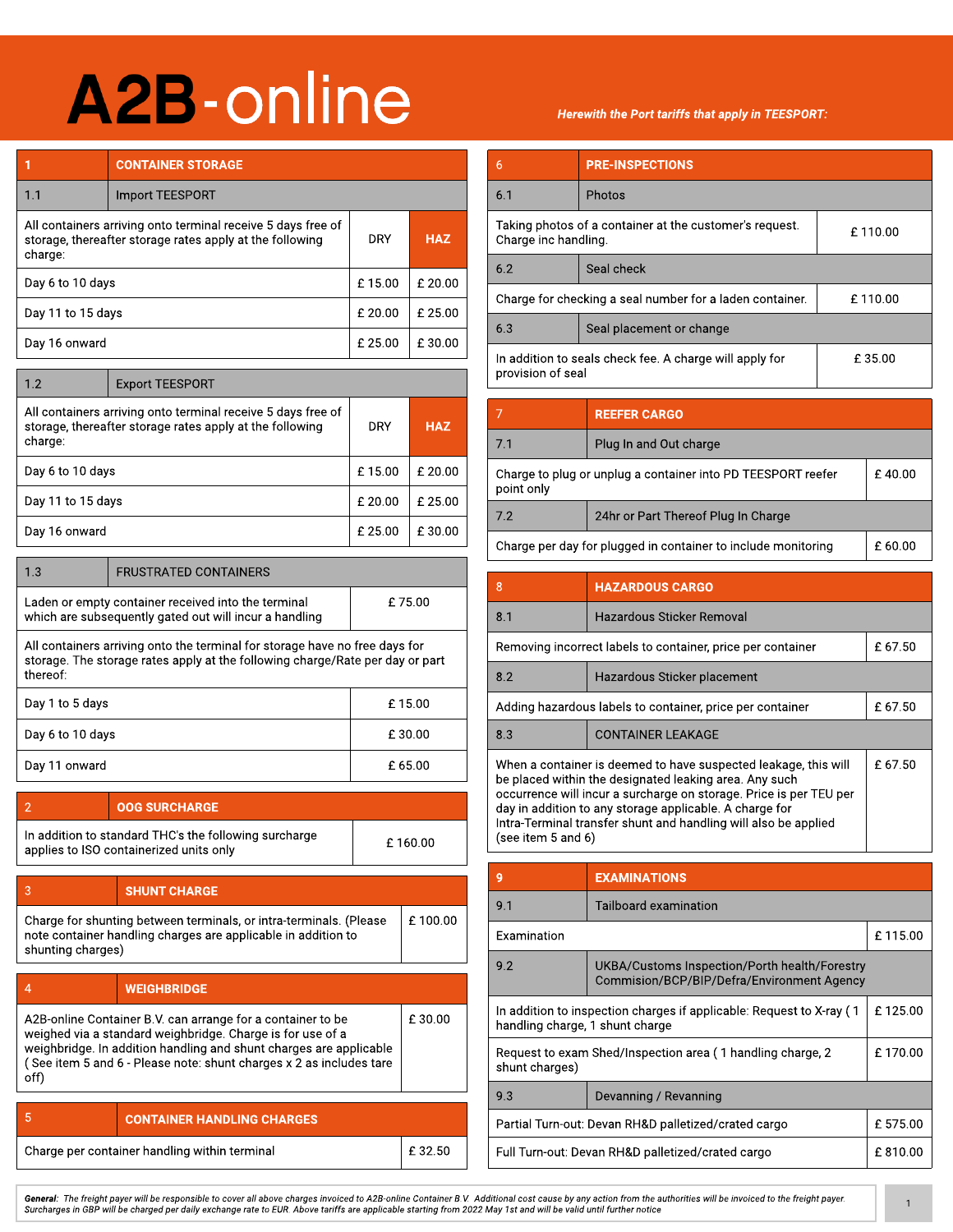#### **Herewith the Port tariffs that apply in BLYTH:**

|                                                                                                                                                               | <b>CONTAINER STORAGE</b> |         |
|---------------------------------------------------------------------------------------------------------------------------------------------------------------|--------------------------|---------|
| 1.1                                                                                                                                                           | <b>Import BLYTH</b>      |         |
| All containers arriving onto terminal receive 5 days free of storage, thereafter<br>storage rates apply at the following charge/Rate per day or part thereof: |                          |         |
| £15.00<br>Day 6 to 10 days                                                                                                                                    |                          |         |
| Day 11 onward                                                                                                                                                 |                          | £20.00  |
| Day 6 to 10 days - For hazardous cargo                                                                                                                        |                          | £ 20.00 |
| Day 11 onward - - For hazardous cargo                                                                                                                         |                          | £ 25.00 |

| 1.2                                                                                                                                                            | <b>Export BLYTH</b> |         |
|----------------------------------------------------------------------------------------------------------------------------------------------------------------|---------------------|---------|
| All containers arriving onto the terminal have 5 days free of storage, thereafter<br>storage rates apply at the following charge/Rate per day or part thereof: |                     |         |
| £15.00<br>Day 6 to 10 days                                                                                                                                     |                     |         |
| Day 11 onward                                                                                                                                                  |                     | £ 20.00 |
|                                                                                                                                                                |                     |         |

| Day 6 to 10 days - For hazardous cargo |                               | £20.00  |
|----------------------------------------|-------------------------------|---------|
| Day 11 onward - - For hazardous cargo  |                               | £ 25.00 |
|                                        |                               |         |
| 1 <sub>2</sub>                         | <b>EDUCTDATED CONTAINIEDC</b> |         |

| 1.3                                                                                                                                                                      | <b>FRUSTRATED CONTAINERS</b> |        |
|--------------------------------------------------------------------------------------------------------------------------------------------------------------------------|------------------------------|--------|
| Laden or empty container received into the terminal which are<br>£95.00<br>subsequently gated out will incur a handling charge.                                          |                              |        |
| All containers arriving onto the terminal for storage have no free days for<br>storage. The storage rates apply at the following charge/Rate per day or part<br>thereof: |                              |        |
| Day 1 onward                                                                                                                                                             |                              | £15.00 |
|                                                                                                                                                                          |                              |        |

| <b>CONTAINER HANDLING CHARGE</b>              |        |
|-----------------------------------------------|--------|
| Charge per container handling within terminal | £45.00 |

| 3                                                                                                | <b>OOG SURCHARGE</b>      |         |
|--------------------------------------------------------------------------------------------------|---------------------------|---------|
| In addition to standard THC's the following surcharge applies to<br>ISO containerized units only |                           | £135.00 |
|                                                                                                  |                           |         |
| 4                                                                                                | <b>REEFER CARGO</b>       |         |
| Charge per day or part thereof for plugged in container to include<br>monitoring                 |                           | £60.00  |
|                                                                                                  |                           |         |
| 5                                                                                                | <b>RESTOWS (ANY SIZE)</b> |         |
| On Board                                                                                         |                           | £70.00  |

Via quay and the contract of the contract of the contract of the 120.00  $\pm$  120.00

| 6                                                                                                                                                                                                                                                                                                                                                   | <b>HAZARDOUS CARGO</b>      |         |
|-----------------------------------------------------------------------------------------------------------------------------------------------------------------------------------------------------------------------------------------------------------------------------------------------------------------------------------------------------|-----------------------------|---------|
| 6.1                                                                                                                                                                                                                                                                                                                                                 | Hazardous Sticker Removal   |         |
| Removing incorrect labels to container, price per container<br>Charge exc handling                                                                                                                                                                                                                                                                  |                             | £ 67.50 |
| 6.2                                                                                                                                                                                                                                                                                                                                                 | Hazardous Sticker placement |         |
| £ 67.50<br>Adding hazardous labels to container, price per container Charge<br>exc container handling charge                                                                                                                                                                                                                                        |                             |         |
| 6.3                                                                                                                                                                                                                                                                                                                                                 | <b>CONTAINER LEAKAGE</b>    |         |
| When a container is deemed to have suspected leakage, this will<br>be placed within the designated leaking area. Any such<br>occurrence will incur a surcharge on storage. Price is per TEU<br>per day in addition to any storage applicable. A charge for<br>Intra-Terminal transfer shunt and handling will also be applied<br>(see item 2 and 3) |                             | £67.50  |

| 7                                                                                                                                                   | <b>EXAMINATIONS</b>                                                                         |         |
|-----------------------------------------------------------------------------------------------------------------------------------------------------|---------------------------------------------------------------------------------------------|---------|
| 7.1                                                                                                                                                 | UKBA/Customs Inspection/Porth health/Forestry<br>Commision/BCP/BIP/Defra/Environment Agency |         |
| £105.00<br>Customs X-ray including container handling and shunt                                                                                     |                                                                                             |         |
| 7.2                                                                                                                                                 | UKBA/Customs Inspection/Porth health/Forestry<br>Commision/BCP/BIP/Defra/Environment Agency |         |
| Tailboard examination                                                                                                                               |                                                                                             | £175.00 |
| 7.3                                                                                                                                                 | Devanning/Revanning                                                                         |         |
| £195.00<br>Partial Turn-out: Devan RH&D palletized/crated cargo                                                                                     |                                                                                             |         |
| £310.00<br>Full Turn-out: Devan RH&D palletized/crated cargo                                                                                        |                                                                                             |         |
| A2B-online Container B.V. reserves the right to make additional charges for<br>excessive handling, including devanning/revanning taking more than 2 |                                                                                             |         |

| 8                                                                                                                                                                        | <b>PRE-INSPECTIONS</b>   |        |
|--------------------------------------------------------------------------------------------------------------------------------------------------------------------------|--------------------------|--------|
| 8.1                                                                                                                                                                      | Photos                   |        |
| £95.00<br>Taking photos of a container at the customer's request. Charge<br>inc handling. (Please note in case container handling charges<br>are applicable see item 2)  |                          |        |
| 8.2                                                                                                                                                                      | Seal check               |        |
| Charge for checking a seal number for a laden container. Charge<br>£35.00<br>inc handling. (Please note in case container handling charges<br>are applicable see item 2) |                          |        |
| 8.3                                                                                                                                                                      | Seal placement or change |        |
| A charge will apply for provision of seal (Please note in case<br>container handling charges are applicable see item 2)                                                  |                          | £35.00 |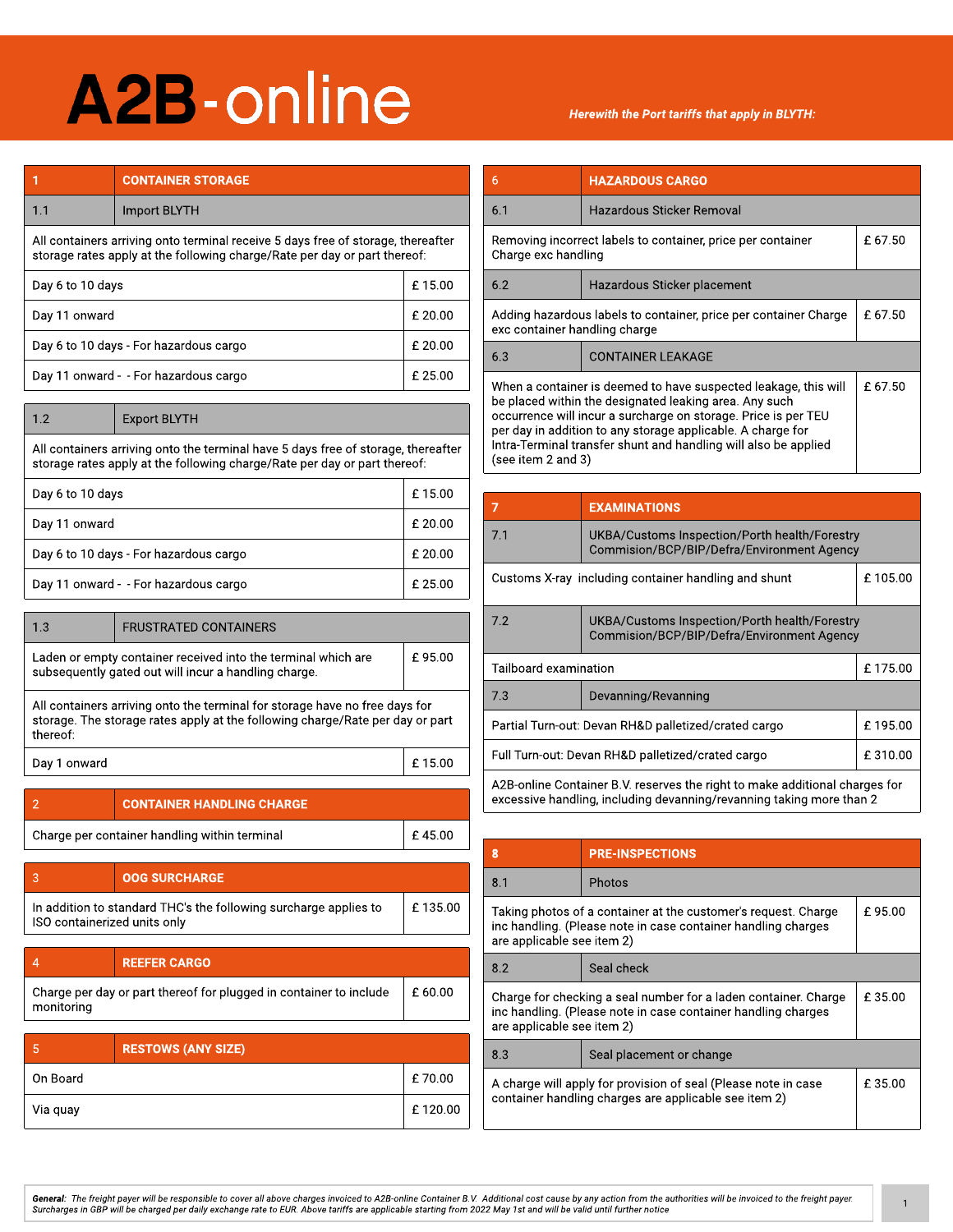| 1                                                                                                                                                                                                      | <b>CONTAINER STORAGE</b>                                                            |         |
|--------------------------------------------------------------------------------------------------------------------------------------------------------------------------------------------------------|-------------------------------------------------------------------------------------|---------|
| 1.1                                                                                                                                                                                                    | Import ROTTERDAM                                                                    |         |
| Dry containers arriving onto terminal receive 5 days free of storage, thereafter<br>storage rates apply at the following charge/Rate per day or part thereof:                                          |                                                                                     |         |
| Day 6 to 10 days                                                                                                                                                                                       |                                                                                     | € 20.00 |
| Day 11 onward                                                                                                                                                                                          |                                                                                     | € 25.00 |
| Hazardous containers arriving onto terminal receive 5 days free of storage,<br>thereafter storage rates apply at the following charge/Rate per day or part<br>thereof:                                 |                                                                                     |         |
| € 30.00<br>Day 6 to 14 days - For hazardous cargo                                                                                                                                                      |                                                                                     |         |
| Maximum storage period for hazardous cargo is 14 days                                                                                                                                                  |                                                                                     |         |
| In case containers containing hazardous cargo are longer on the<br>terminal than legal provision of 14 days the container will be<br>€ 185.00<br>shunted to a local storage depot. Charge inc handling |                                                                                     |         |
| € 30.00<br>Day 1 onward - Rate per day or part thereof                                                                                                                                                 |                                                                                     |         |
|                                                                                                                                                                                                        |                                                                                     |         |
| 1.2                                                                                                                                                                                                    | <b>Export ROTTERDAM</b>                                                             |         |
|                                                                                                                                                                                                        | Darracatain ann ann inn an an t-ann in a na airm. E-darra fuas af atanan a thanacft |         |

Dry containers arriving onto terminal receive 5 days free of storage, thereafter storage rates apply at the following charge/Rate per day or part thereof:

Day 6 to 10 days  $60 - 20.00$ Day 11 onward  $\left| \begin{array}{c} 25.00 \end{array} \right|$ Hazardous containers arriving onto terminal receive 5 days free of storage, thereafter storage rates apply at the following charge/Rate per day or part thereof: Day 6 to 14 days - For hazardous cargo  $\left| \right. \in 30.00$ 

| Maximum storage period for hazardous cargo is 14 days                                                                                                                                      |          |
|--------------------------------------------------------------------------------------------------------------------------------------------------------------------------------------------|----------|
| In case containers containing hazardous cargo are longer on the<br>terminal than legal provision of 14 days the container will be<br>shunted to a local storage depot. Charge inc handling | € 185.00 |
| Day 1 onward - Rate per day or part thereof                                                                                                                                                | € 30.00  |

| 1.3                                                                                                                                                                      | <b>FRUSTRATED CONTAINERS</b>     |  |
|--------------------------------------------------------------------------------------------------------------------------------------------------------------------------|----------------------------------|--|
| € 65.00<br>Laden or empty container received into the terminal which are<br>subsequently gated out will incur a handling charge.                                         |                                  |  |
| All containers arriving onto the terminal for storage have no free days for<br>storage. The storage rates apply at the following charge/Rate per day or part<br>thereof: |                                  |  |
| € 20.00<br>Day 1 onward                                                                                                                                                  |                                  |  |
|                                                                                                                                                                          |                                  |  |
| 2                                                                                                                                                                        | <b>CONTAINER HANDLING CHARGE</b> |  |
| Charge per container handling within terminal<br>€ 35.00                                                                                                                 |                                  |  |

#### **Herewith the Port tariffs that apply in ROTTERDAM-BOTLEK:**

| 3                                                                               | <b>OOG SURCHARGE</b>                   |  |
|---------------------------------------------------------------------------------|----------------------------------------|--|
| 3.1                                                                             | Loading / Discharging Vessel move      |  |
| In addition to terminal handling the following surcharge will apply<br>€ 130.00 |                                        |  |
| 3.2                                                                             | <b>Container Handling Charge Truck</b> |  |
| In addition to terminal handling the following surcharge will apply<br>€ 70.00  |                                        |  |

|                                                               | <b>REEFER CARGO</b> |         |
|---------------------------------------------------------------|---------------------|---------|
| Charge per day for plugged in container to include monitoring |                     | € 38.00 |

| 5                                                                                                                                                                                                                                                                                                                                                   | <b>HAZARDOUS CARGO</b>                                      |         |
|-----------------------------------------------------------------------------------------------------------------------------------------------------------------------------------------------------------------------------------------------------------------------------------------------------------------------------------------------------|-------------------------------------------------------------|---------|
| 5.1                                                                                                                                                                                                                                                                                                                                                 | Hazardous Sticker Removal                                   |         |
|                                                                                                                                                                                                                                                                                                                                                     | Removing incorrect labels to container, price per container | € 98.00 |
| 5.2                                                                                                                                                                                                                                                                                                                                                 | Hazardous Sticker placement                                 |         |
|                                                                                                                                                                                                                                                                                                                                                     | Adding hazardous labels to container, price per container   | € 98.00 |
| 5.3                                                                                                                                                                                                                                                                                                                                                 | <b>CONTAINER LEAKAGE</b>                                    |         |
| When a container is deemed to have suspected leakage, this will<br>be placed within the designated leaking area. Any such<br>occurrence will incur a surcharge on storage. Price is per TEU per<br>day in addition to any storage applicable. A charge for<br>Intra-Terminal transfer shunt and handling will also be applied<br>(see item 2 and 3) |                                                             | € 35.00 |

| 6                                                                                                                    | <b>EXAMINATIONS</b>              |          |
|----------------------------------------------------------------------------------------------------------------------|----------------------------------|----------|
|                                                                                                                      |                                  |          |
| 6.1                                                                                                                  | <b>Tailboard Examination</b>     |          |
| Examination fee (Please note in case container handling charges<br>are applicable see item 2)                        |                                  | € 35.00  |
| 6.2                                                                                                                  | <b>Full Turn-out Examination</b> |          |
| Full turn out (per hour or part of it) (Please note in case container<br>handling charges are applicable see item 2) |                                  | € 105.00 |
| Gas measurement and degassing if applicable                                                                          |                                  | € 130.00 |

|                                                                                                                                                                | <b>PRE-INSPECTIONS</b>                                                                                                              |         |
|----------------------------------------------------------------------------------------------------------------------------------------------------------------|-------------------------------------------------------------------------------------------------------------------------------------|---------|
| 7.1                                                                                                                                                            | Photos                                                                                                                              |         |
| applicable see item 2)                                                                                                                                         | Taking photos of a container at the customer's request. Charge<br>inc handling. (Please note in case container handling charges are | € 20.00 |
| 7.2                                                                                                                                                            | Seal check / Seal placement or change                                                                                               |         |
| Charge for checking a seal number for a laden container. Charge<br>inc handling. (Please note in case container handling charges are<br>applicable see item 2) |                                                                                                                                     | € 15.00 |